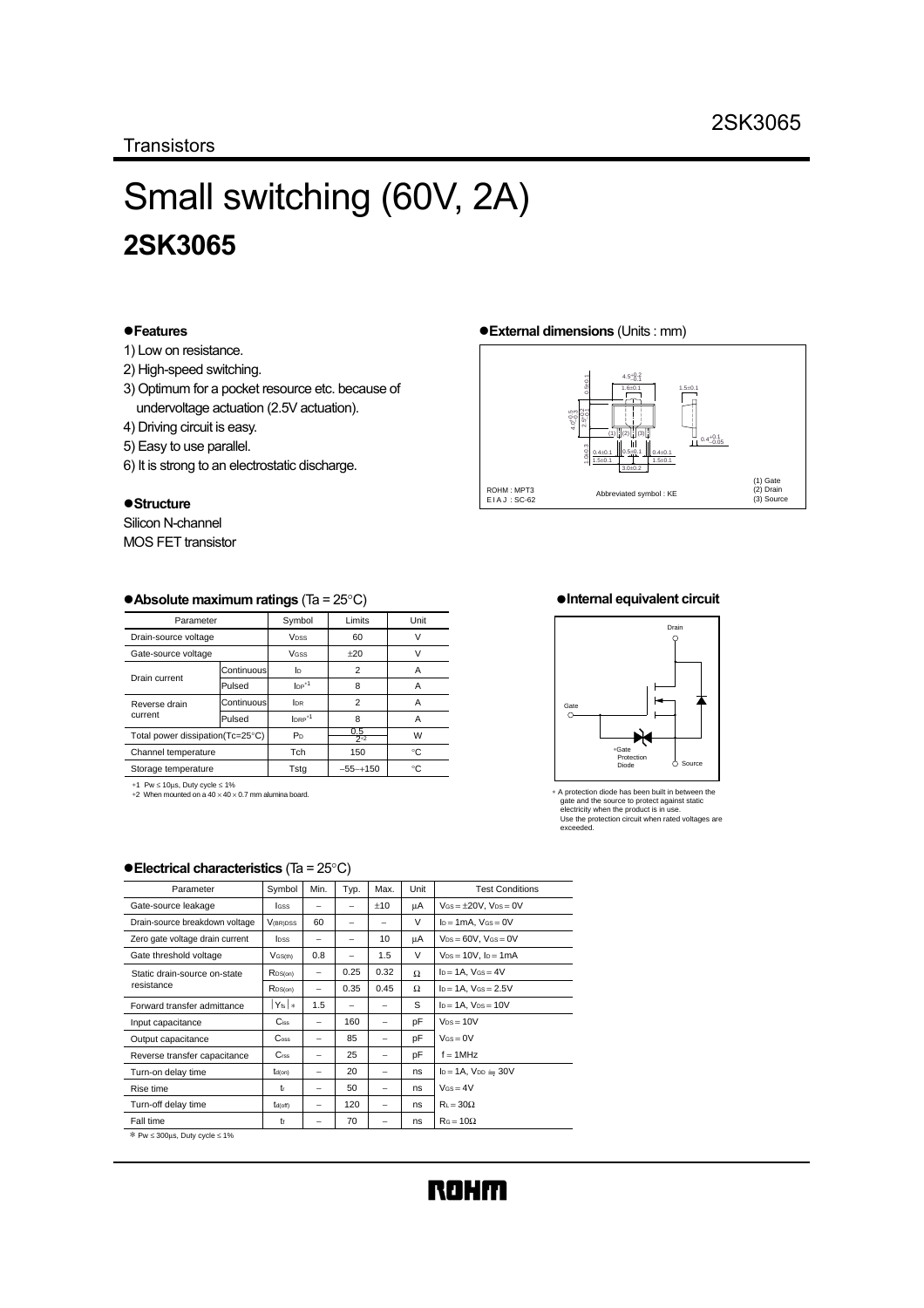#### **Transistors**

#### !**Packaging specifications**

| Type    | Package                         | Taping           |
|---------|---------------------------------|------------------|
|         | Code                            | T <sub>100</sub> |
|         | Basic ordering unit<br>(pieces) | 1000             |
| 2SK3065 |                                 |                  |

#### !**Electrical characteristic curves**



Fig.1 Total Power Dissipation vs. Case Temperature



Fig.2 Maximum Safe Operating Area



Fig.3 Typical Output Characteristics



Fig.4 Typical Transfer Characteristics



Fig.5 Gate Threshold Voltage vs. Channel Temperature



Fig.6 Static Drain-Source On-State Resistance vs. Drain Current(Ι)

### **ROHM**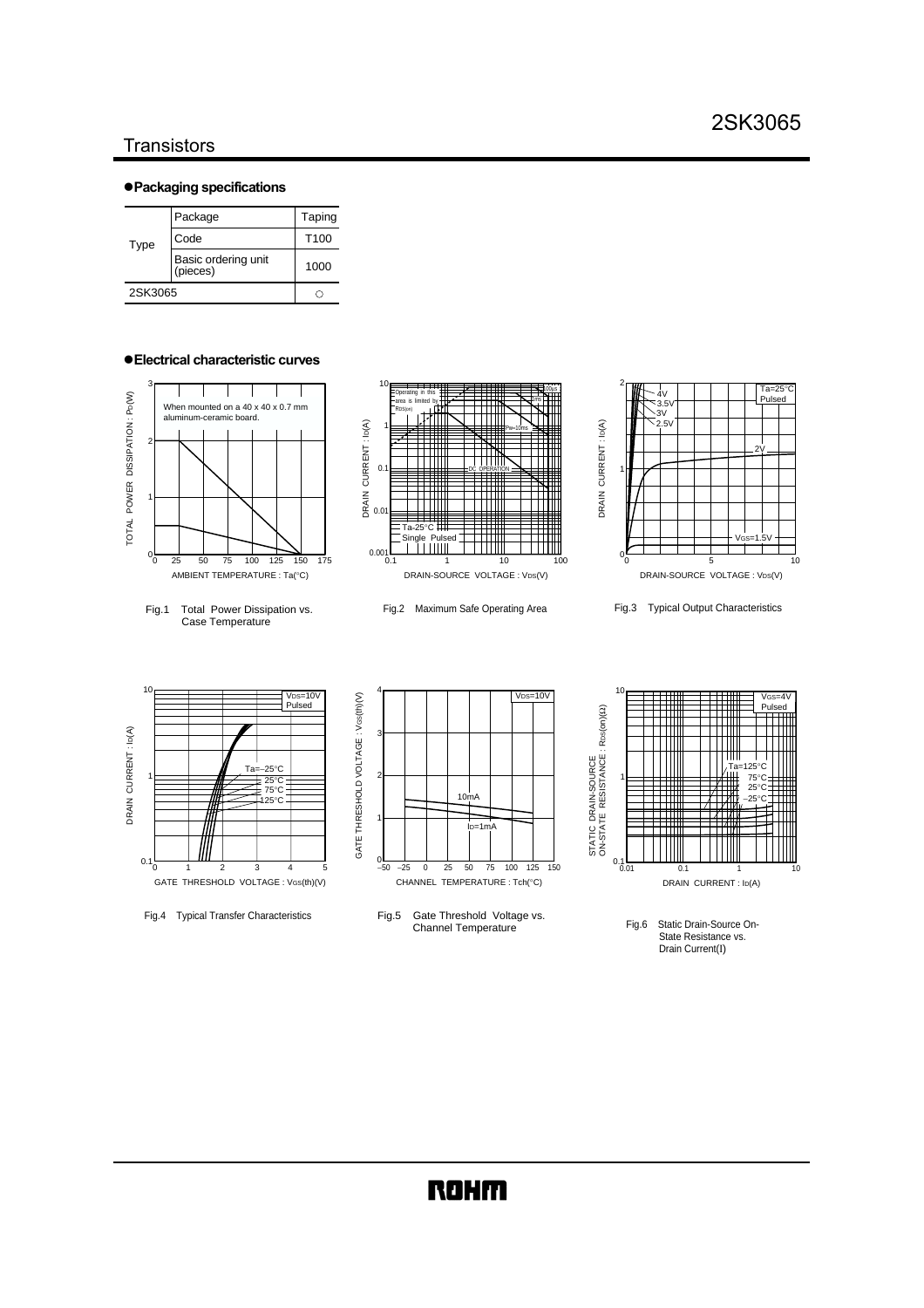### 2SK3065

 $\sqrt{Cc-4}$ ......<br>Pulsed

 $In-1A$ 

 $1.2$ 

di/dt=50A/µs VGs=0V<br>Ta=25°C Pulsed

Ta=25°C Pulsed

#### **Transistors**  $\overline{a}$ 1 1 VGS=2.5V Ta=25°C Pulsed STATIC DRAIN-SOURCE<br>ON-STATE RESISTANCE : Rps(on)(2)  $Ros(on)(\Omega)$ Pulsed ON-STATE RESISTANCE : RDS(on)(Ω) ON-STATE RESISTANCE : RDS(on)(Ω) ON-STATE RESISTANCE : RDS(on)(Ω) 0.75  $2A$ STATIC DRAIN-SOURCE<br>ON-STATE RESISTANCE : M Ta=125°C STATIC DRAIN-SOURCE STATIC DRAIN-SOURCE STATIC DRAIN-SOURCE 75°C 25°C  $0.5$ 1 0.5  $I_{D=1}$ 2A −25°C 0.25  $\blacksquare$  $0.1$  – 0.01  $\frac{1}{0}$ <sup>−</sup>50 150 <sup>100</sup> <sup>0</sup> −25 0 25 50 75 100 125 0 25 50 0.1 5 10 15 0 5 10 15 20 0.01 0.1 1 10 1 CHANNEL TEMPERATURE : Tch(°C) GATE-SOURCE VOLTAGE : VGS(V) DRAIN CURRENT : ID(A) Fig.9 Static Drain-Source On-Fig.8 Static Drain-Source On-Fig.7 Static Drain-Source On-State Resistance vs. State Resistance vs. State Resistance vs. Channel Temperature Drain Current(II) Gate-Source Voltage FORWARD TRANSFER ADMITTANCE : | Yfs |(S)  $10$ FORWARD TRANSFER ADMITTANCE : | Yfs |(S) 10 10  $V$ cs=4 VDS=10V REVERSE DRAIN CURRENT: IDR(A) REVERSE DRAIN CURRENT : IDR(A) Pulsed REVERSE DRAIN CURRENT: IDR(A) REVERSE DRAIN CURRENT : IDR(A) Pulsed Ta=−25°C 4V 25°C 1 1 125°C  $=125^{\circ}$ C VGS=0V 75°C 1 75°C 25°C  $-25^{\circ}$ C  $\Omega$ ╥  $0.1 - 0.01$  $\begin{array}{ccccccc}\n0.01 & 0.4 & 0.8 & 1.2 & 1.6\n\end{array}$  $0.01$  0.4 0.8 1.2 1.6 0.4 0.8 1.2 0.4 0.8 0.01 0.1 1 10  $\Omega$ 1 DRAIN CURRENT : ID(A) SOURCE-DRAIN VOLTAGE : Vsp(V) SOURCE-DRAIN VOLTAGE : Vsp(V) Fig.10 Forward Trasfer Admitance vs. Fig.11 Reverse Drain Current vs. Fig.12 Reverse Drain Current vs. Drain Current Source-Drain Voltage(Ι) Source-Drain Voltage(ΙΙ) 1000 1000 1000  $V$ DD $=$ 30 VGS=0V f=1MHZ  $tr(ns)$ REVERSE RECOVERY TIME : trr(ns) VGS=4V  $Ta-25°$ RG=10Ω Ta=25°C SWITCHING TIME: t(ns) SWITCHING TIME : t(ns) REVERSE RECOVERY TIME Ciss CAPACITANCE : C(pF) CAPACITANCE : C(pF) Pulsed  $10<sup>10</sup>$  $+\dfrac{1}{10}$  Coss ┭┭ 100 10  $\pm$ tf 10 Crss tr ┯┯╫  $\mathbb T$ td(on)  $10^{10}$  $10<sub>0</sub>$ 1  $10$ 0 10 100 0.1 1 10 1 0.1 10 1 DRAIN-SOURCE VOLTAGE : VsD(V) DRAIN CURRENT : ID(A) REVERSE DRAIN CURRENT : IDR(A) Fig.14 Switching Characteristics Fig.13 Typical Capacitance vs. Drain-Source Voltage Fig.15 Reverse Recovery Time vs. (a measurement circuit diagram Fig.17 , it refers 18 times) Reverse Drain Current

**ROHM**